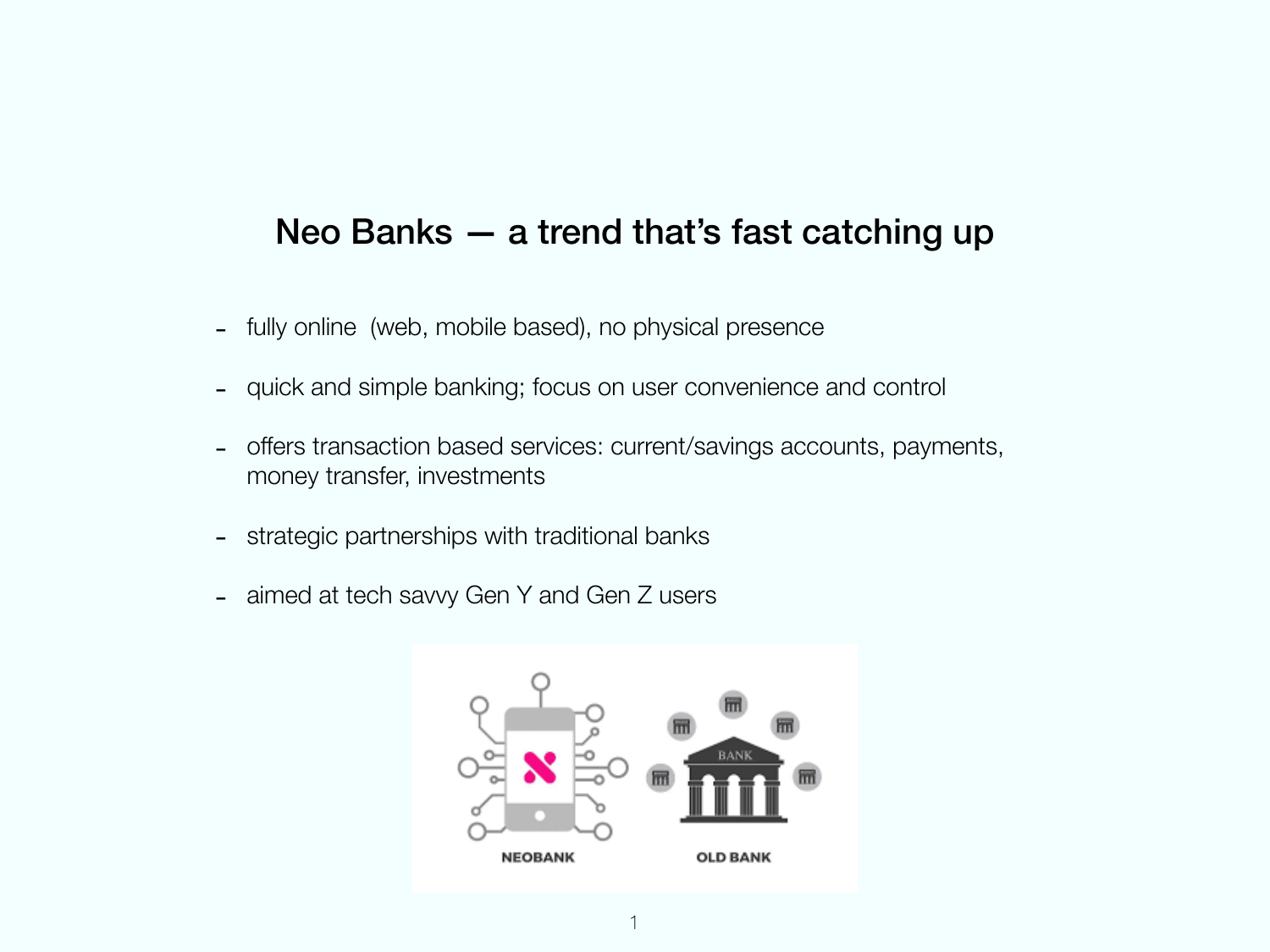# What's cool about it?

- instant account opening, virtual and seamless on-boarding
- free international debit cards
- no ATM transaction fee, no forex markups
- 24/7 customer support
- value added tools: real time currency converter, global ATM locator

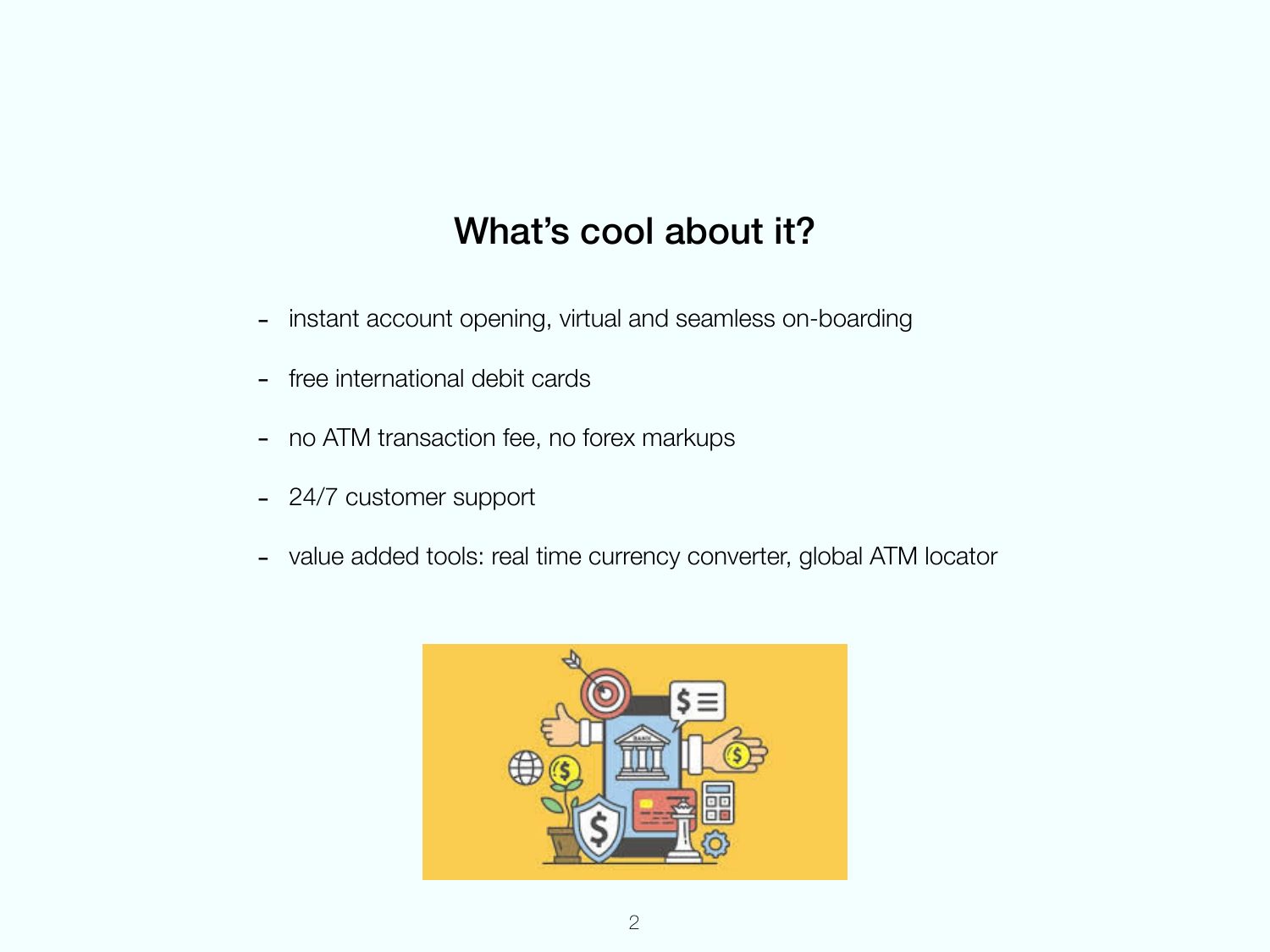## What's behind the coolness?

- tech enabled, platform based, agile architecture
- design-led thinking for superior UX
- secure and transparent operational layer
- low-cost, integrated model that is scalable and flexible

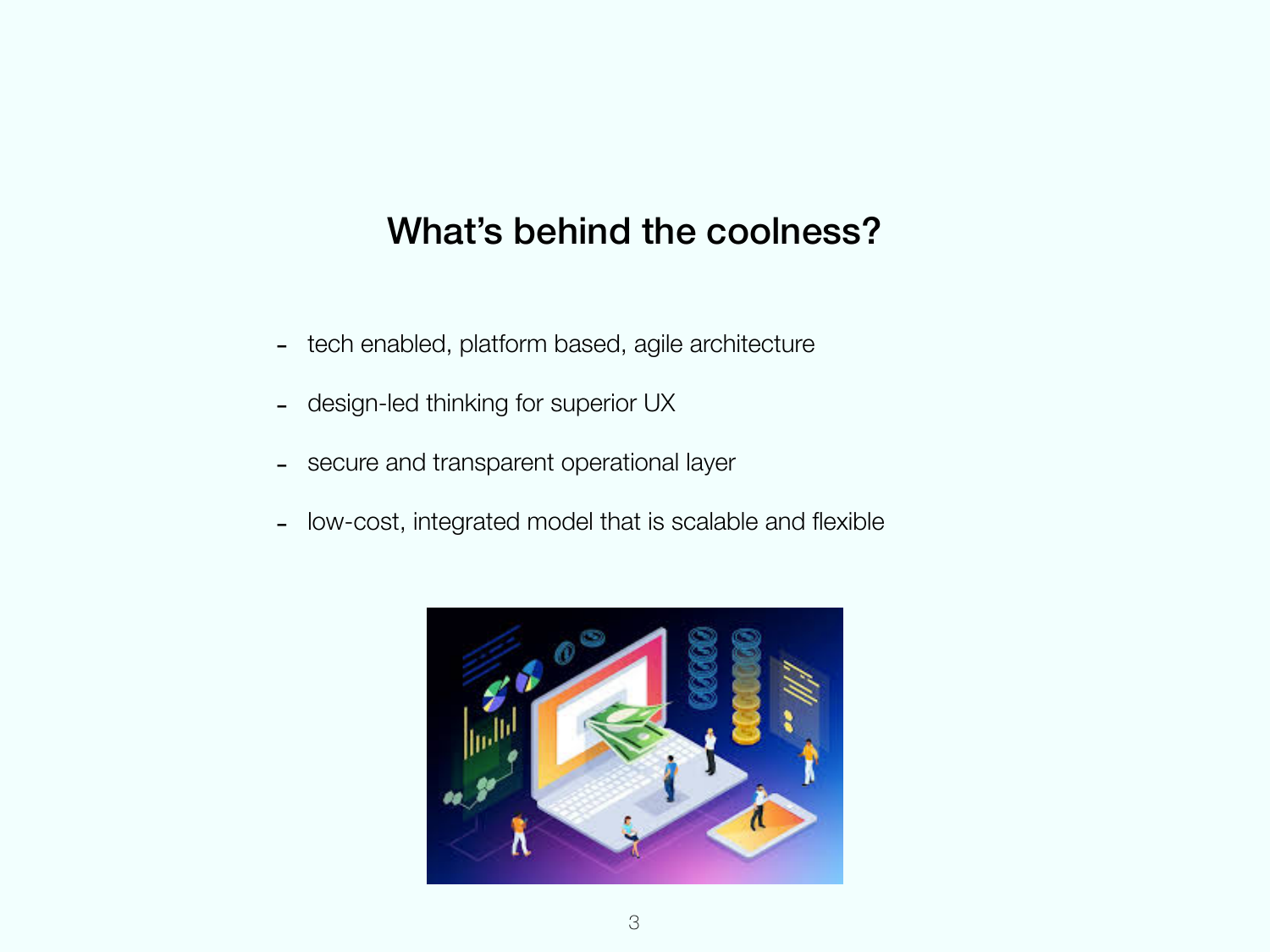### Neo banks: players and data points

- RazorpayX, Niyo, Open, Instant Pay, Finin, Payzello
- global market to grow at CAGR 46.5% 2019-2026 (PwC)
- Total funding raised by Indian neo banks: USD200-250 million in 2019 and 2020



#### **Institutional Investors Funding India's Neo-Banks**

| <b>Company</b>   | <b>Institutional Investors</b>                                            |
|------------------|---------------------------------------------------------------------------|
| Nivo Solutions   | Horizons Ventures, Tencent, JS Capital, Social Capital and others         |
| Open             | Tiger Global Management, Tanglin Venture Partners, ICICI Bank, and others |
| PayZello         | Axilor Accelerator and Iii Consulting                                     |
| <b>InstaDApp</b> | Pantera Capital, IDEO CoLab, Robot Ventures and Coinbase Ventures         |
| 0.5Bn FinHealth  | Matrix Partners India, Omidyar Network, Fair Finance Fund and AngelList   |

Source: Tracxn Technologies Pvt Ltd

**Bloomberg**  $\int$  Quint